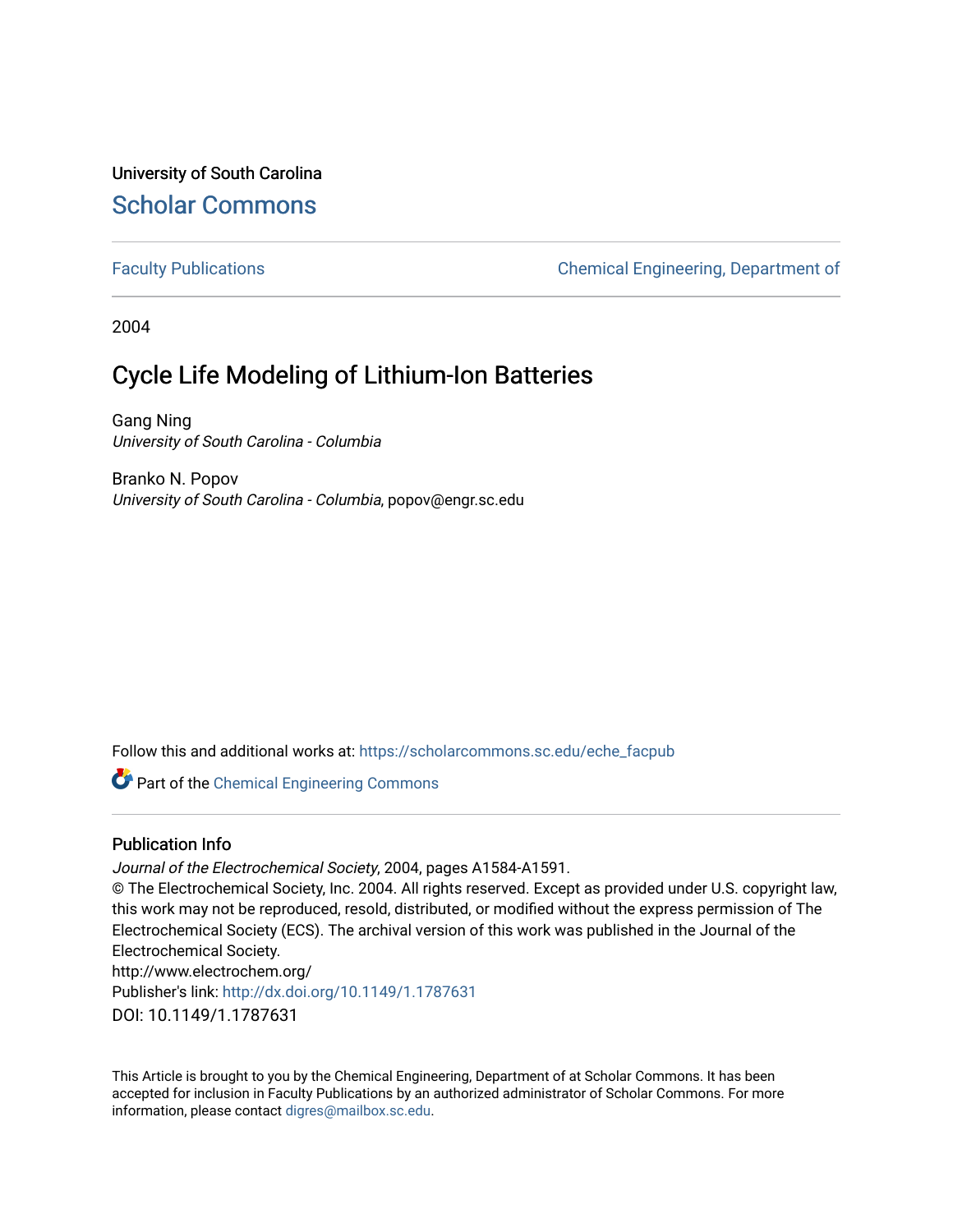*Journal of The Electrochemical Society*, **151** (10) A1584-A1591 (2004) 0013-4651/2004/151(10)/A1584/8/\$7.00 © The Electrochemical Society, Inc.



**Cycle Life Modeling of Lithium-Ion Batteries**

**Gang Ning\* and Branko N. Popov\*\*,z**

*Department of Chemical Engineering, University of South Carolina, Columbia, South Carolina 29208, USA*

A first-principles-based charge-discharge model was developed to simulate the capacity fade of Li-ion batteries. The model is based on the loss of active lithium ions due to solvent reduction reaction and on the rise of the anode film resistance. The effect of parameters such as exchange current density, depth of discharge (DOD), end of charge voltage, film resistance, and the overvoltage of parasitic reaction were studied quantitatively. The model controls the required DOD by controlling the discharge time and estimates the end of discharge voltages as a function of cycle number. © 2004 The Electrochemical Society. [DOI: 10.1149/1.1787631] All rights reserved.

Manuscript submitted December 30, 2003; revised manuscript received March 12, 2004. Available electronically September 21, 2004.

Accelerated cycle life testing and developing correlations based on this data are critical for the capacity fade evaluation of batteries.<sup>1-3</sup> Darling and Newman<sup>4</sup> made a first attempt to model the parasitic reactions in lithium-ion batteries by incorporating a solvent oxidation into a lithium-ion battery model. Spotnitz<sup>5</sup> developed polynomial expressions for estimation of irreversible and reversible capacity loss due to solid electrolyte interphace (SEI) film growth and dissolution in lithium-ion batteries. Ramadass *et al.*<sup>6</sup> developed a capacity fade prediction model for Li-ion cells based on a semiempirical approach. Recently, Christensen and Newman<sup>7</sup> simulated the influence of the anode film resistance on the charge/discharge performance of a lithium-ion battery. In this model the loss of reversible lithium ions and increase in the anode film resistance were incorporated into the first-principles model developed by Doyle *et al.*<sup>8</sup> Process parameters such as charge rate  $(CR)$ , the depth of discharge (DOD), end-of-charge voltage (EOCV), and the discharge rate  $(DR)$  which influence the capacity fade<sup>9</sup> were not considered in the above-mentioned models.

We developed a first-principles-based model to simulate the capacity fade of Li-ion batteries in which incorporation of a continuous occurrence of the solvent reduction reaction during constant current and constant voltage (CC-CV) charging explains the capacity fade of the battery.<sup>10</sup> Initially the model estimates the capacity fade parameters as a function of cycle number. Next it is necessary to run the lithium-ion intercalation model with the updated parameters to estimate the performance of the battery at a specific cycle number. However, to run both models takes a long computational time. Also, the model does not consider the discharge process, which leads to inaccurate estimation of the total reaction time for the parasitic reaction.

In this paper, a charge-discharge capacity fade model was developed based on the loss of active lithium ions due to solvent reduction reaction. The rise of the surface film resistance at the anode due to the parasitic reaction occurring was also considered in the model. The model considers process parameters such as: CR, DOD, EOCV, and the DR. It controls the required DOD by controlling the discharge time and estimates the discharge voltage as a function of cycle number. To decrease the computational time, the transport of lithium in the liquid phase was neglected. It takes only 10 h using a computer with 2.0 GHz CPU and 512 Mb RAM to run the model and to estimate the capacity fade and the charge-discharge performance of a battery cycled up to 2000 times.

#### **Model Development**

The simulations were carried out based on the experimental data obtained for a pouch lithium-ion cell  $(2.187 \text{ Ah})$ , which consists of  $Li<sub>x</sub>CoO<sub>2</sub>$  positive electrode and mesocarbon microbead (MCMB) negative electrode.

\* Electrochemical Society Student Member.

\*\* Electrochemical Society Active Member.

<sup>z</sup> E-mail: popov@engr.sc.edu

The charge-discharge simulations were performed by using a direct charge current of 0.334 A to a specified EOCV of 4.0 or 4.2 V. Next, the voltage was held constant until the charge current decreased to 50 mA. Subsequently, the battery was discharged under a direct current of 0.835 A to a specified DOD of 0.4 or 0.6. There was no rest time between charging and discharging.

For simulation of the capacity check, the battery was initially discharged using a discharge current of 0.835 A to 3.0 V. Next, the battery was charged by applying a conventional CC-CV protocol  $(0.334$  A to 4.2 V with a 50 mA cutoff current). The fully charged battery was discharged for second time to 3.0 V. The value of discharge capacity estimated in the second discharge process was used for capacity fade analysis. Both charge-discharge and the capacity check simulations terminate when the battery reaches a voltage lower than 3.0 V.

As shown in Fig. 1, during discharge, the lithium ions deintercalate from the negative electrode and intercalate into the positive electrode. Inside the porous electrode, the intercalation/ deintercalation processes take place at the electrode/electrolyte interface. A rigorous model based on porous electrode theory, concentrated solution theory, Ohm's law, and intercalation/deintercalation kinetics was developed previously which simulates the galvanostatic charge/discharge behavior of a Li-ion rechargeable battery.<sup>8</sup> In the model suggested in this paper, the variation of  $Li<sup>+</sup>$  concentration in the liquid phase along the current path was neglected because lowto-medium charge/discharge currents were used in the simulations. The variation in the solid phase potential at the anode or at the cathode is negligible because of good conductivity of the electrode materials. It was also assumed that the active electrode materials are made from uniform spherical particles with a radius of  $R_i$  and that the diffusion is the only mechanism of lithium transport inside the particles. The direction normal to the surface of the particles was taken to be the *r*-direction. The model equation that describes the diffusion of lithium in the solid phase is given by Fick's 2nd law

$$
\frac{\partial C_i^{\text{Li}}}{\partial t} = \frac{D_i^1}{(r_i)^2} \frac{\partial}{\partial r_i} \left( r_i^2 \frac{\partial C_i^{\text{Li}}}{\partial r_i} \right), \quad i = n, \ p \tag{1}
$$

The initial condition is

$$
C_i^{\text{Li}} = C_{i0}^{\text{Li}} \quad \text{at } t = 0, \quad i = n, \ p \tag{2}
$$

The boundary conditions for constant current charge/discharge are

$$
r_{i} = 0, \quad t > 0, \quad \frac{\partial C_{i}^{\text{Li}}}{\partial r_{i}} = 0, \quad i = n, \quad p \tag{3}
$$

and

$$
r_i = R_i
$$
,  $t > 0$ ,  $D_i^1 \frac{\partial C_i^{Li}}{\partial r_i} = \frac{-J_i^{Li}}{F}$ ,  $i = n$ , p [4]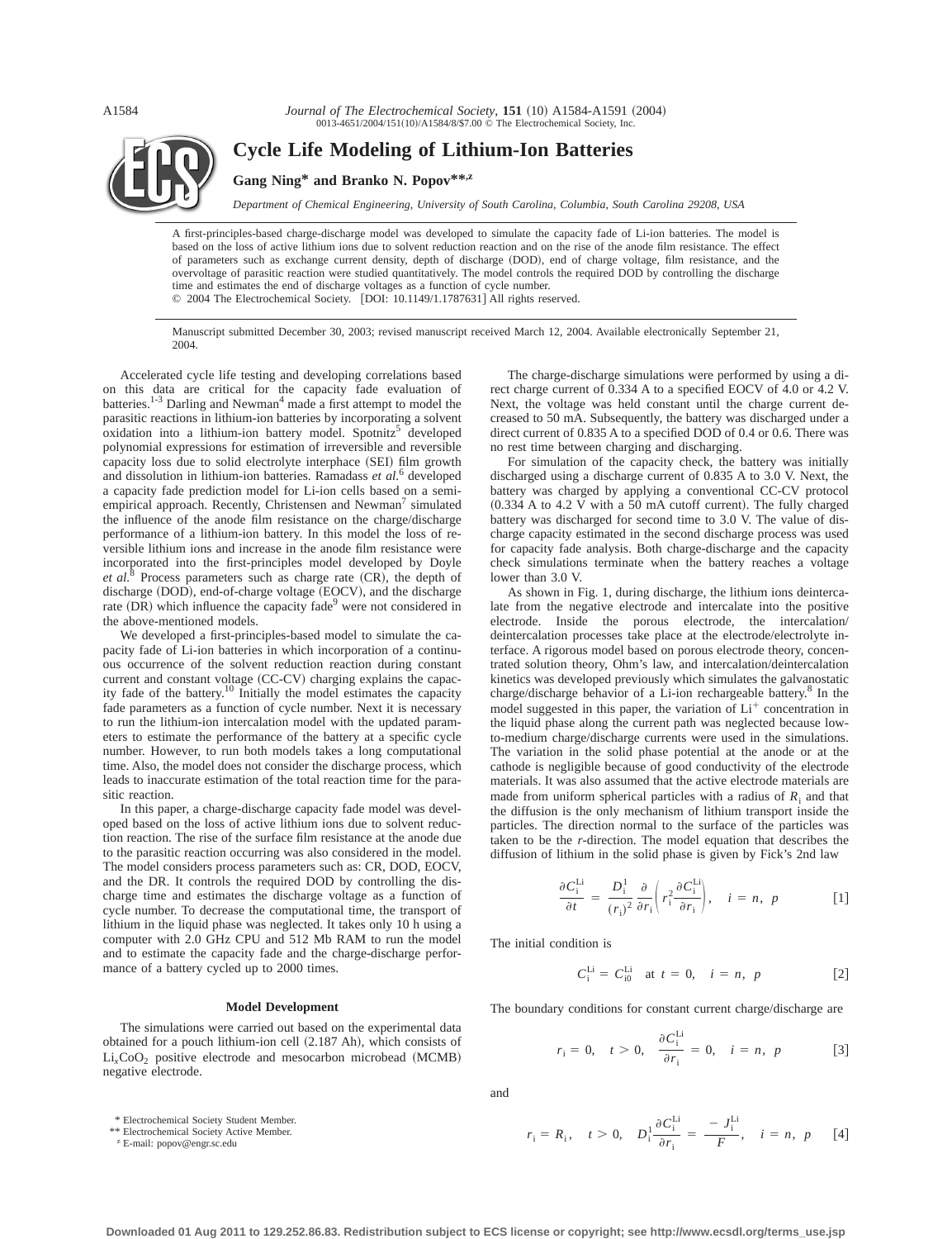

**Figure 1.** Schematic of a rechargeable Li-ion battery.

where  $J_i^{\text{Li}}$  is the average local reaction (intercalation/deintercalation) current density defined as

$$
J_i^{\text{Li}} = \frac{I_i}{S_i}, \quad i = n, \ p \tag{5}
$$

where  $S_i$  is the superficial surface area, related to the volume of the electrode through the specific surface area by

$$
S_i = a_i V_i, \quad i = n, \ p \tag{6}
$$

The specific surface area,  $a_i$  is given by

$$
a_i = \frac{3\varepsilon_i}{R_i}, \quad i = n, \ p \tag{7}
$$

 $I_i$  is the total intercalation/deintercalation current.

Butler-Volmer (BV) kinetics was used to describe lithium intercalation/deintercalation

$$
J_i^{\text{Li}} = J_{i0}^{\text{Li}} \bigg( \exp \bigg( \frac{\alpha_i^3 F}{RT} \eta_i \bigg) - \exp \bigg( \frac{-\alpha_i^c F}{RT} \eta_i \bigg) \bigg), \quad i = n, \ p \ [8]
$$

 $J<sub>10</sub><sup>Li</sup>$ , the concentration-dependent exchange current density, is given by

$$
J_{i0}^{\text{Li}} = k_i (c_i^{\text{max}} - C_i^{\text{Li-S}})^{\alpha_i^a} (C_i^{\text{Li-S}})^{\alpha_i^c} (C_{\text{Li}^+})^{\alpha_i^c}, \quad i = n, p \quad [9]
$$

 $C_i^{\text{Li-S}}$  is the solid phase lithium concentration at the electrode/ electrolyte interface calculated using Eq. 1-4. The overpotential term in Eq. 8 is given by

$$
\eta_{i} = \phi_{i}^{1} - \phi_{i}^{2} - U_{i}^{OCP} - J_{i}S_{i}R_{i}^{f}, \quad i = n, \ p \qquad [10]
$$

where  $J_i$  is the total faradaic current across the SEI. Variation of  $\phi_2$ (the liquid phase potential) along the current path was neglected due to low charge/discharge currents used to simulate the chargedischarge cycling and was arbitrarily set to zero. Thus, Eq. 10 is simplified to

$$
\eta_{i} = \phi_{i}^{1} - U_{i}^{OCP} - J_{i}S_{i}R_{i}^{f}, \quad i = n, p \qquad [11]
$$

Equation 2-4 are still valid as boundary conditions for CV charging stage. In addition, the following condition was used to solve for the continued current decay

$$
\phi_p^1 - \phi_n^1 = 4.0/4.2 \text{ V} \tag{12}
$$

Equation 1-4 were transformed into dimensionless form

$$
\frac{\partial \overline{C_i^{Li}}}{\partial t} = \frac{1}{\overline{r_i^2}} \frac{\partial \overline{r_i}}{\partial \overline{r_i}} \left( \overline{r_i^2} \frac{\partial \overline{C_i^{Li}}}{\partial \overline{r_i}} \right), \quad i = n, \ p \tag{13}
$$

Initial condition

$$
\overline{C_i^{\text{Li}}} = \overline{C_{i0}^{\text{Li}}} \quad \text{at } \overline{t} = 0, \quad i = n, \ p \tag{14}
$$

Boundary conditions

 $\overline{r_i} = 0$ ,  $\overline{t} > 0$ ,  $\frac{\partial C_i^{\text{Li}}}{\partial \overline{t}}$  $\frac{1}{\partial \overline{r_i}} = 0, \quad i = n, \quad p$  [15]

and

$$
\overline{r_i} = 1, \quad \overline{t} > 0, \quad \frac{C_i^{\max} D_i^1}{R_i} \frac{\partial \overline{C_i^{Li}}}{\partial \overline{r_i}} = \frac{-J_i^{Li}}{F}, \quad i = n, \quad p
$$
\n[16]

where

$$
\overline{C}_{i}^{\text{Li}} = \frac{C_{i}^{\text{Li}}}{C_{i}^{\text{max}}}, \quad \overline{r}_{i} = \frac{r_{i}}{R_{i}}, \quad \overline{t} = \frac{tD_{i}^{1}}{R_{i}^{2}}, \quad i = n, \ p \qquad [17]
$$

The open circuit potential  $U_i^{\text{OCP}}$  is a function of the lithium concentration in the solid phase of the particles  $(C_i^{\text{Li-S}})$ . The  $U_i^{\text{OCP}}$  was estimated by fitting the experimental low-rate  $(C/20 \text{ rate})$  charge/ discharge voltage profile of the positive and negative electrode. The experimental charge-discharge curves were obtained by charging and discharging the cathode and anode material in T-cell configuration.

 $\overline{C_i^{\text{Li-S}}}$ , the dimensionless solid phase lithium concentration at the electrode/electrolyte interface is defined as

$$
\overline{C_i^{\text{Li-S}}} = \frac{C_i^{\text{Li-S}}}{C_i^{\text{max}}}, \quad i = n, \ p \tag{18}
$$

The carbon electrode, when polarized to low potential during charging, reduces the electrolyte to insoluble salts, resulting in formation of a new surface film similar to the surface film formed during the formation period.<sup>11-13</sup> It is generally assumed that the surface film formed on carbon electrode may not be able to fully accommodate the volume change of graphite particles due to intercalation/deintercalation of lithium or due to accumulation of gaseous by-products. A continuous small-scale reduction can take place on the negative electrode when the solvent percolates through the cracks of the surface film. A part of lithium is irreversibly lost due to this parasitic reaction. The following assumptions with regard to the parasitic reactions were made in this model

1. The reduction of ethylene carbonate  $(EC)$  was chosen to be the parasitic reaction occurring at the negative electrode/electrolyte interface

$$
EC + 2e^- + 2Li^+ \rightarrow LiCH_2CH_2OCO_2Li\downarrow
$$
 [19]

2. The EC reduction takes place on the negative electrode at an overpotential which is more cathodic than the reversible potential of the parasitic reaction. No parasitic reaction was considered on the surface of  $Li<sub>x</sub>CoO<sub>2</sub>$  electrode at any time.

3. The total surface film resistance  $(R^f)$  consists of initial film resistance  $(R_C)$  and the resistance of the film formed as a result of the parasitic reaction occurring at the anode surface  $(R<sub>S</sub>)$ . The thickness of the film at the negative electrode increases with cycling. Initially only  $R<sub>C</sub>$  exists

$$
R^{\rm f} = R_{\rm C} + R_{\rm S} \tag{20}
$$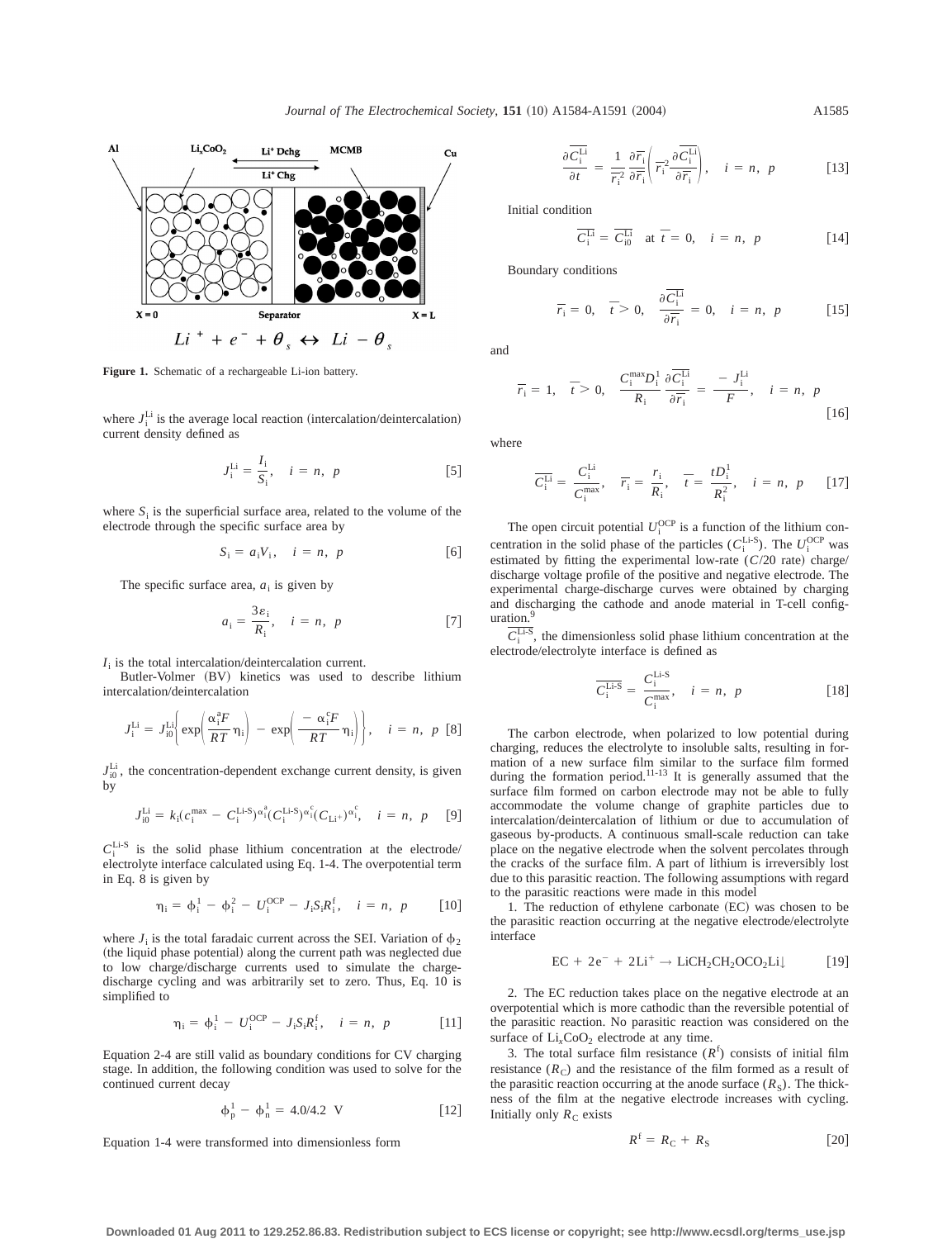**rechargeable Li-ion battery.** Parameter Units Anode  $(MCMB)$ Cathode  $(Li_xCoO<sub>2</sub>)$  $V_i$  cm<sup>3</sup> 7.368 6.221  $\varepsilon_i$  0.49 0.59 *C*i  $\mathcal{E}_1$ <br>  $\mathcal{C}_1^{\text{max}}$  mol/cm<sup>3</sup> 3.0555  $\times$  10<sup>-2</sup> 5.1555  $\times$  10<sup>-2</sup><br>  $\mathcal{D}_2^e$  cm<sup>2</sup>/s 3.8  $\times$  10<sup>-10</sup> 1.0  $\times$  10<sup>-9</sup>  $D_i^e$  $\text{cm}^2/\text{s}$  $3.8 \times 10^{-10}$  $\alpha_i^{\rm a}/\alpha_i^{\rm c}$  $0.5/0.5$  0.5/0.5 *r*<sub>i</sub> cm  $2.0 \times 10^{-4}$   $2.0 \times 10^{-4}$ *k*i  $A/cm<sup>2</sup>$  $(mol/cm<sup>3</sup>)<sup>0.5</sup>$  $8.351 \times 10^{-4}$  6.374  $\times 10^{-4}$  $R_f|_{N=0}$  or  $R_{\text{SEI}}$  m $\Omega$  20 0  $C_{Li^{+}}^{L}$  mol/cm<sup>3</sup> 1.0  $\times$  10<sup>-3</sup>

**Table I. Electrode parameters for the cycle life modeling of a**

4. The open circuit potential (OCP) or equilibrium potential for the EC reduction was chosen to be 0.4 V  $(vs. Li^{+}/Li)$ .<sup>10,13,14</sup> The electrolyte reduction reaction is irreversible.

Because the concentration variation in liquid phase was neglected, the current density of the parasitic reaction is given by the Tafel equation

$$
J_{\rm s}^{\rm Li} = -J_{\rm s0}^{\rm Li} \exp\left(-\frac{\alpha_{\rm s}^{\rm c} nF}{RT} \,\eta_{\rm s}\right) \tag{21}
$$

where the overpotential  $\eta_s$  of the parasitic reaction is defined as

$$
\eta_s = \phi_n^1 - U_s^{\text{OCP}} - J_n S_n R_n^f \qquad [22]
$$

The total current density  $(J_n)$  at the negative electrode is the sum of the intercalation/deintercalation current density and the parasitic reaction current density.

$$
J_{\rm n} = J_{\rm n}^{\rm Li} + J_{\rm s}^{\rm Li} = \frac{I_{\rm app}}{S_{\rm n}}
$$
 [23]

The electronic charges are completely consumed by the intercalation/deintercalation of lithium ions at the  $Li<sub>x</sub>CoO<sub>2</sub>$  positive electrode.

$$
J_{\rm p} = J_{\rm p}^{\rm Li} = \frac{I_{\rm app}}{S_{\rm p}} \tag{24}
$$

For the next discharge process, the dimensionless lithium concentration  $(\overline{C_{i0}^{Li}})$  at the beginning of the discharge-charge cycle is used as the initial condition for the diffusion equation in the solid phase. The surface film resistance  $(R<sup>f</sup>)$  used in the BV and Tafel equations are modified based on the loss of lithium ions due to the parasitic reaction in the previous cycle.

The loss of the active lithium was estimated using the following equation

$$
Q_{\rm s} = \int_{t=0}^{t=T_{\rm s}} J_{\rm s}^{\rm Li} S_{\rm n} dt \qquad [25]
$$

**Table II. Parameters for the electrochemical parasitic reaction**

| Parameter             | Units                                   | Value                  |
|-----------------------|-----------------------------------------|------------------------|
| $U_{\rm s}^{\rm OCP}$ |                                         | 0.4                    |
| $\overline{M}$        |                                         | 100                    |
| ρ                     | $g/mol$<br>$g/cm3$<br>A/cm <sup>2</sup> | 2.1                    |
| $J_{\rm s}^{\rm Li}$  |                                         | $0.75 \times 10^{-11}$ |
| к                     | S/cm                                    | $0.5 \times 10^{-7}$   |



Figure 2. Simulation of initial voltage profile (simulation of capacity check; applied discharge current of 0.835 A).

Due to the parasitic reaction, the dimensionless lithium concentration  $(\overline{C_{i0}^{Li}})$  at the beginning of the discharge-charge cycle at cycle number  $(N + 1)$  at the MCMB electrode is less than that at cycle number *N* and it is given by

$$
\overline{C_{n0}^{\text{Li}}}|_{\text{N}+1} = \overline{C_{n0}^{\text{Li}}}|_{\text{N}} - \overline{Q}_{\text{s}}|_{\text{N}}
$$
 [26]

where dimensionless loss in concentration of lithium in MCMB electrode  $(Q_s|_N)$  is expressed as

$$
\overline{Q}_{\rm s}|_{\rm N} = \frac{Q_{\rm s}|_{\rm N}}{\varepsilon_{\rm n} F V_{\rm n} C_{\rm n}^{\rm max}} \tag{27}
$$

Continuous precipitation of insoluble product  $(LICH, CH, OCO<sub>2</sub>Li)$  on the surface of the negative electrode causes the resistance of the film to increase with the increase of the cycle number. Thus

$$
R^{f}|_{N+1} = R^{f}|_{N} + R_{s}|_{N} \tag{28}
$$

where the resistance of the insoluble product at cycle number  $N(R_s|_N)$  is a function of film thickness ( $\delta_f$ )

$$
R_{\rm s}|_{\rm N} = \frac{\delta_{\rm f}|_{\rm N}}{\kappa} \tag{29}
$$



Figure 3. Initial charge current profiles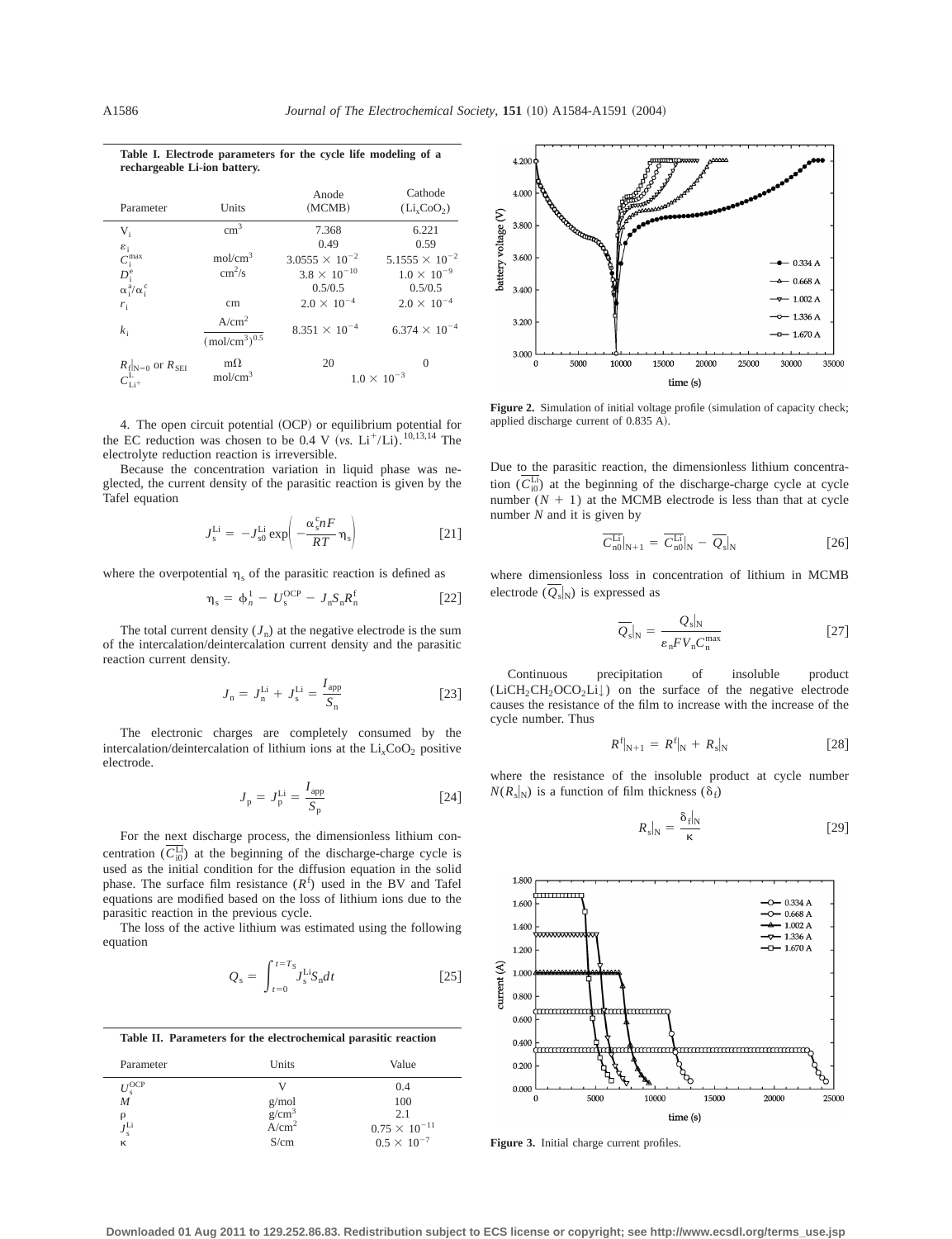| Table III. Influence of CR on charge-discharge performance. |                        |                         |                               |                           |                            |                              |  |  |
|-------------------------------------------------------------|------------------------|-------------------------|-------------------------------|---------------------------|----------------------------|------------------------------|--|--|
| CR(A)                                                       | CC<br>capacity<br>(Ah) | CV.<br>capacity<br>(Ah) | Discharge<br>capacity<br>(Ah) | CC<br>charging<br>time(s) | CV.<br>charging<br>time(s) | Total<br>charging<br>time(s) |  |  |
| 0.334                                                       | 2.123                  | 0.075                   | 2.188                         | 22.905                    | 1663                       | 24.568                       |  |  |
| 0.668                                                       | 2.055                  | 0.145                   | 2.188                         | 11.095                    | 2126                       | 13.221                       |  |  |
| 1.002                                                       | 1.992                  | 0.208                   | 2.188                         | 7179                      | 2316                       | 9495                         |  |  |
| 1.336                                                       | 1.930                  | 0.27                    | 2.188                         | 5221                      | 2400                       | 7621                         |  |  |
| 1.670                                                       | 1.875                  | 0.324                   | 2.188                         | 4063                      | 2421                       | 6484                         |  |  |
|                                                             |                        |                         |                               |                           |                            |                              |  |  |

Volume balance of the precipitated insoluble product on the surface of MCMB negative electrode yields

$$
\frac{\partial \delta_{\rm f}|_{\rm N}}{\partial t} = -\frac{J_{\rm s}^{\rm Li}|_{\rm N} \times M}{\rho \times F} \tag{30}
$$

To estimate the capacity or the discharge performance at a specified cycle number, the diffusion equations in the solid phase were solved first in order to determine the value of the dimensionless concentration of lithium at the solid/electrolyte interface  $\overline{C_i^{\text{Li-S}}}$ . Next, this value was substituted into the BV equation in order to solve for the potential in the solid phase of the positive and negative electrode. During the CV charging process, a trial and error method was used to solve the continuous decay of the current.

The loss of active lithium ions and the rise in the surface film on the negative electrode were estimated using Tafel Eq. 21. The dimensionless lithium concentration at the beginning of the dischargecharge cycle  $\overline{C_{n0}^{Li}}$  and the surface film resistance  $R^f$  at the negative electrode were modified at the beginning of every discharge-charge cycle according to Eq. 26 and 28. The diffusion equation was solved numerically using the Crank-Nicolson method $15$  to ensure the local truncation error at any time is on the order of  $o((\Delta r)^2 + (\Delta t)^2)$  in the computations. The simulations were carried out on a Compaq Visual Fortran platform. A band-structure subroutine developed by us was repeatedly called to expedite the computations. The parameters used in the simulations are presented in Tables I and II.

### **Results and Discussion**

*Simulation of charge-discharge characteristics*.—Figures 2 and 3 present the simulations of the cell voltage and the cell current as a function of charge/discharge time, respectively. The simulations were carried out for the initial CC-CV charging and CC discharging cycle. The cell voltage shown in Fig. 2 is the difference of the solid phase potential  $(\phi^1)$  between the positive end  $(X = 0)$  and the negative end  $(X = L)$  of the Li-ion battery. The charge currents in Fig. 3 were varied from 0.334 to 1.670 A. The total charge capacity



**Figure 4.** Concentration profiles of lithium inside particles of  $Li<sub>x</sub>CoO<sub>2</sub>$  and MCMB (21 from the beginning of the CV charge process; CR: 0.334 A).



**Figure 5.**  $|C^{\text{Li}}(\overline{r} = 1) - C^{\text{Li}}(\overline{r} = 0)|$  *vs.* time inside particles of Li<sub>x</sub>CoO<sub>2</sub> and MCMB.

was supplied by using CC-CV charging protocol. As shown in Fig. 3, the model predicts a decrease in CC charging time with an increase of charging current.

The results shown in Table III indicate that the CV charging supplies between 3.4 and 14.8% of the total charge capacity depending upon the charge rates used. A charging current of 0.334 A results in CC capacity of almost 96.6% of the total charge capacity. Despite the observed differences in the charge characteristics when different charge rates were used to charge the battery, the initial discharge curve as well as the discharge capacity shown in Fig. 2 remain identical.

Figure 4 shows the concentration profile of lithium inside the  $Li<sub>x</sub>CoO<sub>2</sub>$  and MCMB particles 21 s after the beginning of CV charging. The model predicts a positive concentration gradient inside the MCMB negative electrode. As expected, a negative concentration gradient is observed inside the positive electrode.

The dependence of lithium concentration in both electrodes as a function of applied charge current in CV charging mode is shown in Fig. 5. The concentration gradient becomes gradually smaller as CV charging time increases, indicating that lithium ions continue to diffuse from the  $Li<sub>x</sub>CoO<sub>2</sub>$  positive electrode to MCMB negative electrode until the current reaches the cutoff current of 50 mA. The dimensionless concentration of lithium at the MCMB/ electrolyte interface  $(\bar{r} = 1)$  increases while it decreases at the  $Li<sub>x</sub>CoO<sub>2</sub>/electrolyte interface with increasing the CV charging time.$ 



*Simulation of cycling characteristics*.—Figure 6 shows cycling

Figure 6. Simulations of the first four charge-discharge cycles (CR: 0.334) A, discharge current: 0.835 A, EOCV: 4.2 V, DOD: 0.6).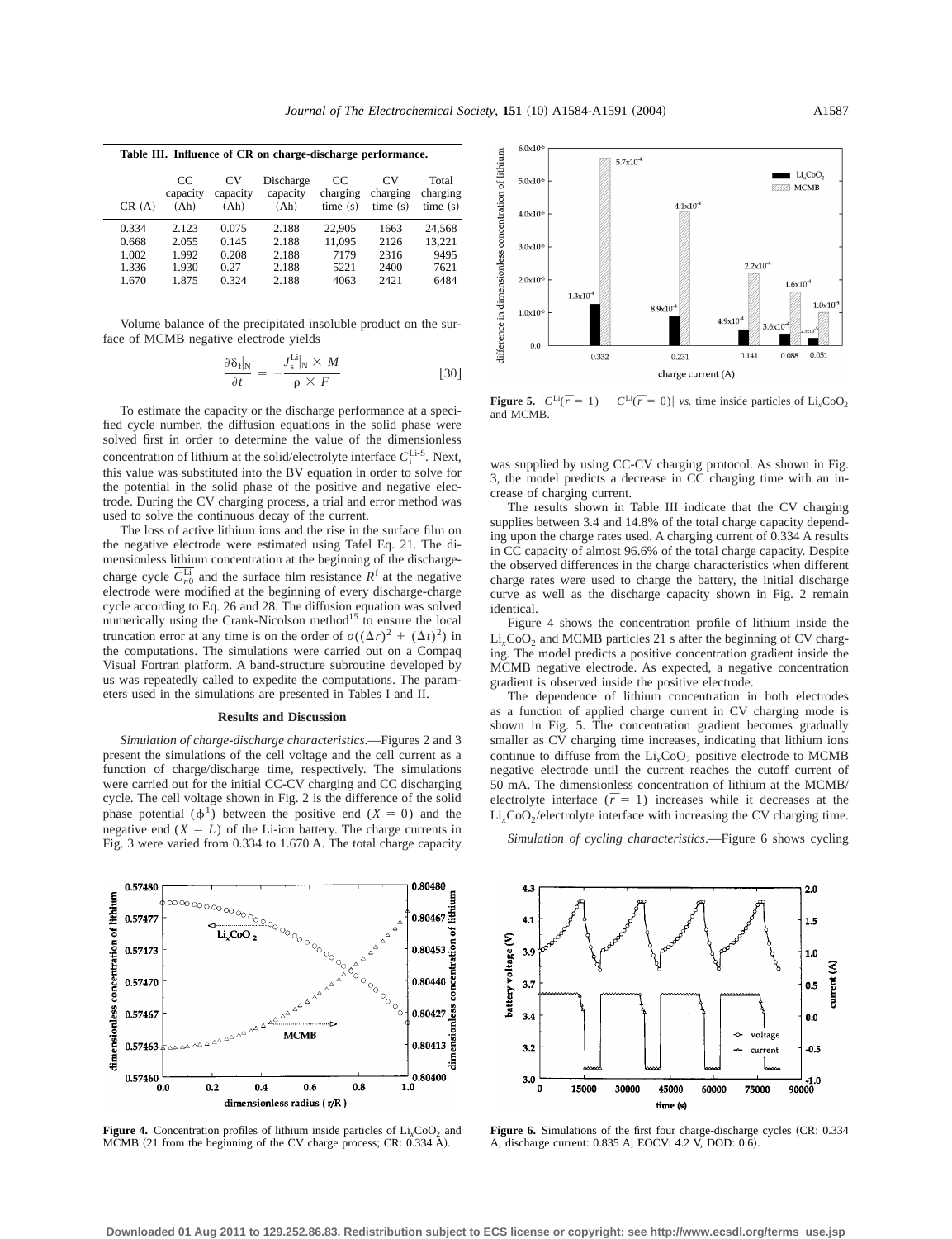

**Figure 7.** End of discharge voltage and end of discharge potential of negative electrode *vs.* cycle number.

simulations for the first four cycles. The simulations were performed for EOCV of 4.2 V and DOD of 0.6. Because a low current of 0.334 A  $(C/5$  rate) is used to charge the battery, the CC charging is predominant. As a result of capacity fade, a gradual decrease is observed for the end of discharge voltage. Because the model controls the DOD by controlling the discharge time, it can be used for cycle life predictions when the battery is cycled to different DOD.

Figure 7 shows the end of cell discharge voltage and the end of discharge potential of the negative electrode as a function of cycle number simulated for DOD of 0.4 and 0.6. When the battery is charged to EOCV of 4.2 V and discharged to DOD of 0.4, the end of discharge voltage up to 950 cycles is higher than 3.7 V, which agrees with the experimental results. For DOD of 0.6, the end of discharge voltage decreases gradually up to 800 cycles. After 800 cycles it drops rapidly for less than 150 cycles to a level which is lower than 3.0 V.

The end of discharge voltage corresponding to DOD of 0.4 is always higher than that corresponding to DOD of 0.6 for the same cycle number. It is necessary for the battery to be cycled to more cycles in order for the end of discharge voltage to reach the cutoff voltage of 3.0 V. The output voltage of the battery is determined by the difference between the solid phase potential of the positive and the negative electrode. Both potentials are a function of the solid phase concentration of lithium inside the particles. Because of a continuous consumption of the active lithium ions due to the parasitic reaction, the dimensionless lithium concentration at the beginning of the discharge-charge cycle at the negative electrode de-



**Figure 9.** Charge capacity and charge current at different cycle numbers at charge current of 0.334 A (EOCV: 4.2 V, DOD: 0.6).

creases gradually according to Eq. 26. After 800 cycles, when the battery is cycled to DOD of 0.6, almost all active lithium depletes from the negative electrode, causing the state of charge (SOC) at the end of discharge to be close to 0%. As shown in Fig. 7, the potential of the negative electrode rises rapidly from a plateau which is initially lower than 0.2 V to a potential which is higher than 0.8 V at 800 cycles. The observed large increase of the potential of the negative electrode due to irreversible loss of the active lithium ions causes the battery to fail. As shown in Fig. 8, the capacity of the battery after 800 cycles decreases to 1.470 Ah from an initial 2.187 Ah.

The lithium-ion concentration in the negative electrode at the beginning of discharge simulated for DOD of 0.4 decreases at a slower rate than the rate observed for DOD of 0.6. The simulations indicated that only when the battery is cycled up to 1400 cycles with DOD of 0.4 does it reach the same lithium depletion state observed for 800 cycles when DOD of 0.6 was used to cycle the battery.

*Simulation of capacity check*.—Using Eq. 26-28, the model continuously updates the dimensionless lithium concentration at the beginning of the discharge-charge cycle  $(\overline{C_{n0}^{Li}})$  as well as the surface film resistance  $(R^f)$  values for every cycle. These parameters control the capacity loss and the voltage profile of the battery.

Figure 8 shows simulated discharge curves after 1, 400, and 800 cycles. The battery was cycled with CR of 0.334 A, EOCV of 4.2 V, and DOD of 0.6. Due to the parasitic reaction, dimensionless lithium concentration at the beginning of a discharge-charge cycle decreases while the capacity loss increases with the cycle number. The voltage



**Figure 8.** Discharge voltage profile at different cycle numbers at discharge current of 0.835 A (EOCV: 4.2 V, DOD: 0.6).



**Figure 10.** Dimensionless loss of lithium  $(Q_s)$  and total resistance at MCMB negative electrode  $(R^f)$  *vs.* cycle number (EOCV: 4.2 V, DOD: 0.6).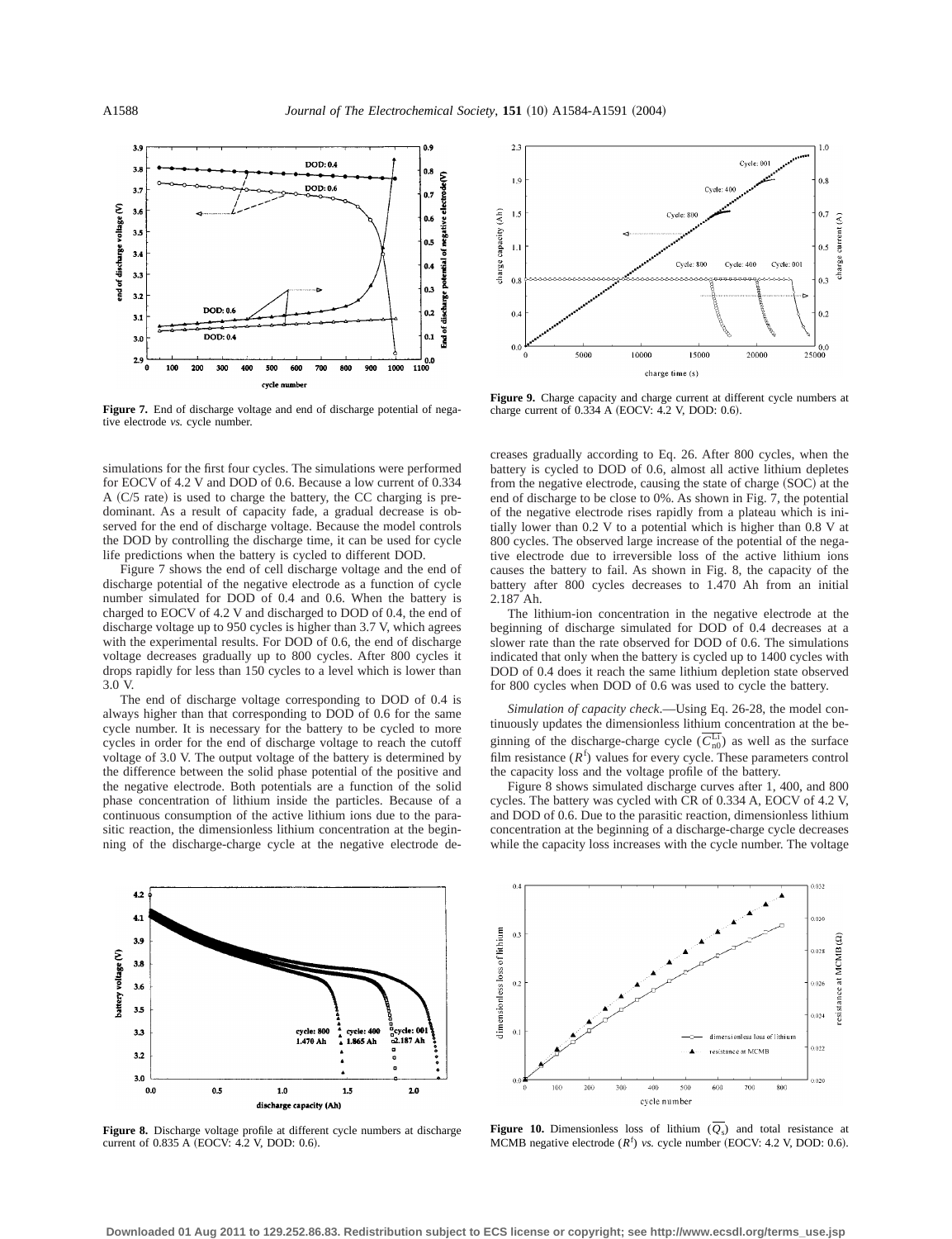

**Figure 11.** Simulated discharge capacity *vs.* cycle number.

plateau of simulated discharge curves continues to decrease, which is attributed to the continuous increase of the film resistance as a result of the parasitic reaction.

Figure 9 shows simulated charge curves for cycles 1, 400, and 800. The current profiles for different cycles are also given for comparison. As shown in Fig. 9, the CC part of charging capacity decreases with the cycle number. Similar experimental results were observed in our previous study.16 The variation of both the dimensionless loss of lithium  $(Q_s)$  and the film resistance on the surface of the negative electrode  $(R^{f})$  *vs.* cycle number are shown in Fig. 10. The parasitic reaction causes the dimensionless lithium concentration at the beginning of discharge-charge cycle to decrease, while the film resistance increases with the increase of the cycle number. Figure 11 summarizes the discharge capacity values as a function of cycle number. The simulations were performed for EOCV of 4.2 V, DOD of 0.6, and CR of 0.334 A.

*Influence of EOCV and DOD on cycle life*.—EOCV and DOD control the cycle life of the battery.<sup>10</sup> Overcharging the lithium-ion battery above 4.2 V results in a significant loss in capacity and triggers safety concerns.6 For EOCV lower than 4.2 V, the cell is partially charged. Figure 12 shows the influence of different EOCV values on the capacity loss during cycling. The data were obtained by simulating the performance of the battery discharged to DOD of 0.6. The simulated EOCVs were 4.0 and 4.2 V. The simulation results indicated that the capacity fade was higher for EOCV of 4.2 V.

The dependence of the capacity loss on EOCV and DOD are given by Eq. 21 and 25. The OCP for the parasitic reaction was set to be  $400 \text{ mV}$ .<sup>13-14</sup> The parasitic reaction takes place only when the



Figure 12. Influence of EOCV on discharge capacity (DOD: 0.6).



**Figure 13.** Overpotential *vs.* charge time in cycle 2 at different EOCV values DOD: 0.6).

overpotential determined by Eq. 11 is more cathodic than this potential. Our simulation results indicated that when the battery is initially charged from 100% DOD to fully charged state, the potential of the negative electrode varies in the range between 250 and 50 mV. Thus, the parasitic reaction occurs regardless of the starting charging potential. The total charging time and consequently the total time for the parasitic reaction are functions of EOCV and DOD. The overpotential and the total time of the parasitic reaction in the second cycle presented in Fig. 13 increases with an increase of EOCV. The overpotential of the negative electrode increases with the increase of the EOCV and shows a maximum at the transition point from CC to CV charging. The observed decrease of the overpotential in Fig. 13 results from a fast decay of the current when the battery is in CV charging mode. The voltage drop due to the surface film resistance described in Eq. 22 is proportional to the charging current and to the surface film resistance at the negative electrode. Figure 14 shows that both the dimensionless loss of lithium and the surface film resistance increase with the increase of cycle number.

A depth of discharge (DOD) is defined as the level to which a battery voltage is discharged and is generally calculated in reference to the initial discharge capacity of the battery. For example, a 100% DOD for a 2.187 Ah rechargeable lithium-ion battery means the battery should be discharged to the point where discharge capacity is exactly 2.187 Ah. The influence of DOD on overpotential is shown in Fig. 15. In this simulation the EOCV was set to be 4.2 V while the DOD was set at 0.4 and 0.6. The observed fast capacity fade shown in Fig. 15 when the battery is cycled to DOD of 0.6 results from



**Figure 14.** Dimensionless loss of lithium  $(Q_s)$  and total resistance at MCMB negative electrode  $(R^f)$  *vs.* cycle number at different EOCV values  $(DOD: 0.6)$ .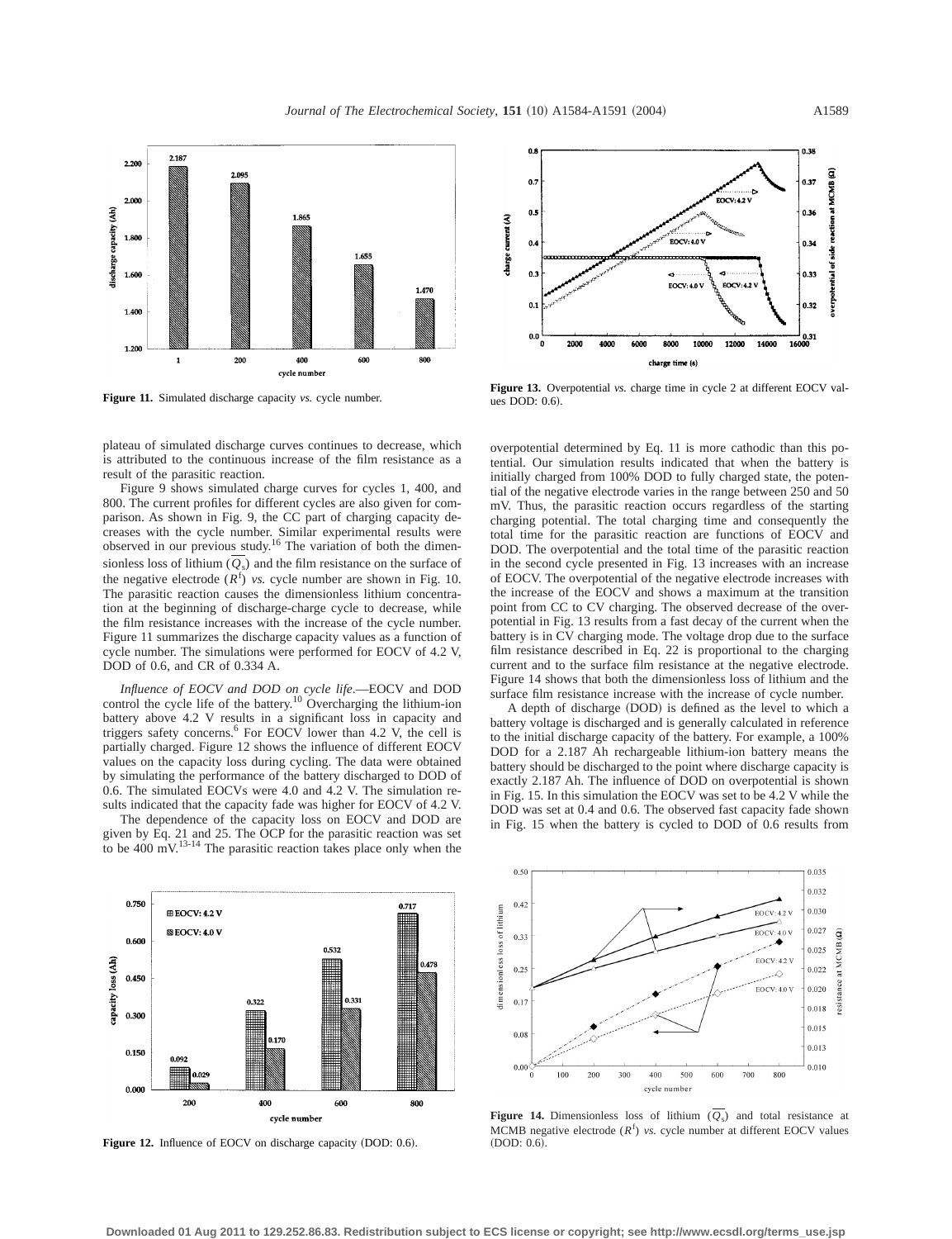

Figure 15. Influence of DOD on discharge capacity (EOCV: 4.2 V).

longer parasitic reaction time  $(Eq. 25)$  when compared to DOD of 0.4. The DOD controls the kinetics of the parasitic reaction by controlling the duration of the parasitic reaction as well as the overpotential of the parasitic reaction shown in Fig. 16.

*Influence of exchange current density of parasitic reaction*  $(J_{s0}^{Li})$ *and conductivity (*k*) on capacity fade*.—The exchange current density of the parasitic reaction  $(J_{s0}^{Li})$  and the conductivity of the surface film on the MCMB electrode  $(\kappa)$  were assumed in our simulations. No attempt was made in this paper to estimate the accurate values for these two parameters. A comparison of the capacity fade of a battery after 500 cycles with different values of  $J_{s0}^{\text{Li}}$  is shown in Fig. 17. The cycling simulation was performed by charging the battery to EOCV of 4.2 V and discharging it to DOD of 0.6. The capacity fade after 500 cycles increases with increase of the exchange current density for the parasitic reaction. The simulation results clearly show that the loss of the active lithium  $Q_s$  increases with the increase of the exchange current density of the parasitic reaction. The surface film resistance  $R<sup>f</sup>$  on the MCMB negative electrode as a function of cycle number follows a similar trend.

Similar simulations were carried out to analyze the effect of the conductivity of the newly formed surface film on charge/ discharge performance of the battery. The simulations were carried out by charging the battery to EOCV of 4.2 V and discharging it to DOD of 0.6 for different values of conductivity  $(i.e., 0.5 \times 10^{-8},$  $0.1 \times 10^{-8}$ ,  $0.5 \times 10^{-7}$  S/cm). The simulation results indicated that the voltage plateau is higher, and the total charging time as well as the CC charging time become longer by lowering the film con-



**Figure 16.** Overpotential *vs.* charging time in cycle 2 under different DOD values  $(EOCV: 4.2 V)$ .



**Figure 17.** Influence of exchange current density of the parasitic reaction  $(J<sub>s0</sub><sup>Li</sup>)$  on the capacity fade.

ductivity. However, no change in capacity was observed in spite of the differences in the current/voltage profiles in charging/ discharging. Thus, the difference in the surface film resistance on the MCMB electrode due to different conductivity values is not related to the capacity fade with cycling. These results are in agreement with those observed by Christensen and Newman.

#### **Conclusion**

A charge-discharge capacity fade model was developed based on the loss of active lithium ions due to solvent reduction reaction. The rise in the surface film resistance at anode due to the precipitation of insoluble product of the parasitic reaction was also considered in the model. The model considers process parameters such as CR, DOD, and EOCV and controls the required DOD by controlling the discharge time and estimates the discharge voltage as a function of cycle number. The results indicated that both the dimensionless loss of lithium and the surface film resistance increase with the increase of the overpotential and the duration of the parasitic reaction. The loss of the active lithium  $Q_s$  also increases with the increase of the exchange current density of the parasitic reaction. The total parasitic reaction time increases with an increase of EOCV or DOD. The overpotential of the parasitic reaction at the negative electrode increases with an increase of EOCV and shows a maximum at the transition point from CC to CV charging.

#### **Acknowledgments**

Financial support provided by the National Reconnaissance Office for Hybrid Advanced Power Sources no. NRO-00-C-1034 is acknowledged gratefully.

*The University of South Carolina assisted in meeting the publication costs of this article.*

#### **List of Symbols**

- *a* specific surface area of porous electrode,  $\text{cm}^2/\text{cm}^3$
- $C_i^1$ solid phase concentration of lithium, mol/cm $3$
- $C_i^1$ solid phase concentration of lithium at electrode/electrolyte interface, mol/cm<sup>3</sup>

 $C_i^{\rm I}$ solid phase concentration of lithium when the stoichiometric coefficient  $x$  in  $Li_xCoO_2$  or *y* in  $Li_yC$  or is equal to 1, mol/cm<sup>3</sup>

- *D* diffusion coefficient,  $\text{cm}^2/\text{s}$
- *F* Faraday's constant, 96,487 C/mol
- *I* current, A
- faradaic current across the electrode/electrolyte interface, A/cm<sup>2</sup>  $J_1^{\rm Li}$
- current density for intercalation reaction, A/cm<sup>2</sup>
- $J_{\rm i0}^{\rm L1}$ exchange current density for intercalation reaction,  $A/cm<sup>2</sup>$
- $J_{\rm s}^{\rm l}$ exchange current density for parasitic reaction,  $A/cm<sup>2</sup>$
- *I*<sub>app</sub> applied current density, A
- *k* rate constant of intercalation/deintercalation,  $A/cm^2/(mol/cm^3)^{0.5}$ <br>*M* molecular weight, g/mol
- *M* molecular weight, g/mol